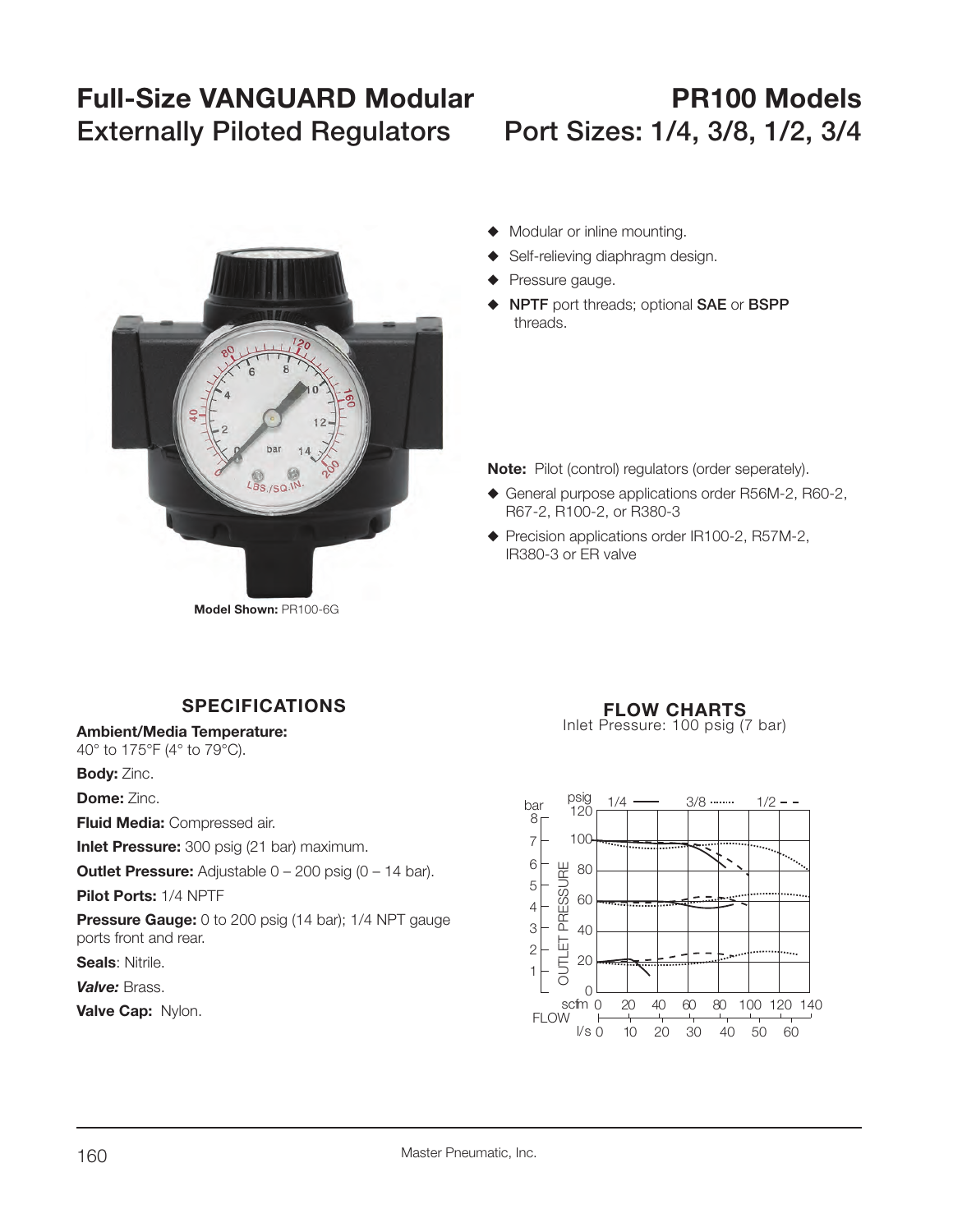| <b>DIMENSIONS</b> inches (mm) |             |             |                    |                |  |  |
|-------------------------------|-------------|-------------|--------------------|----------------|--|--|
|                               |             |             |                    | Weight †       |  |  |
| А                             | в           | C           | Depth <sup>+</sup> | $Ib$ (kg)      |  |  |
| 3.5<br>(89)                   | 2.4<br>(62) | 1.3<br>(33) | 2.8<br>711         | 2.06<br>(0.92) |  |  |

† Less gauge.





# **ORDERING INFORMATION**

Change the letters in the sample model number below to specify the regulator you want. **NOTE**: Order a pilot operator such as **R55-2, R56-2**, or **IR100-2** separately.

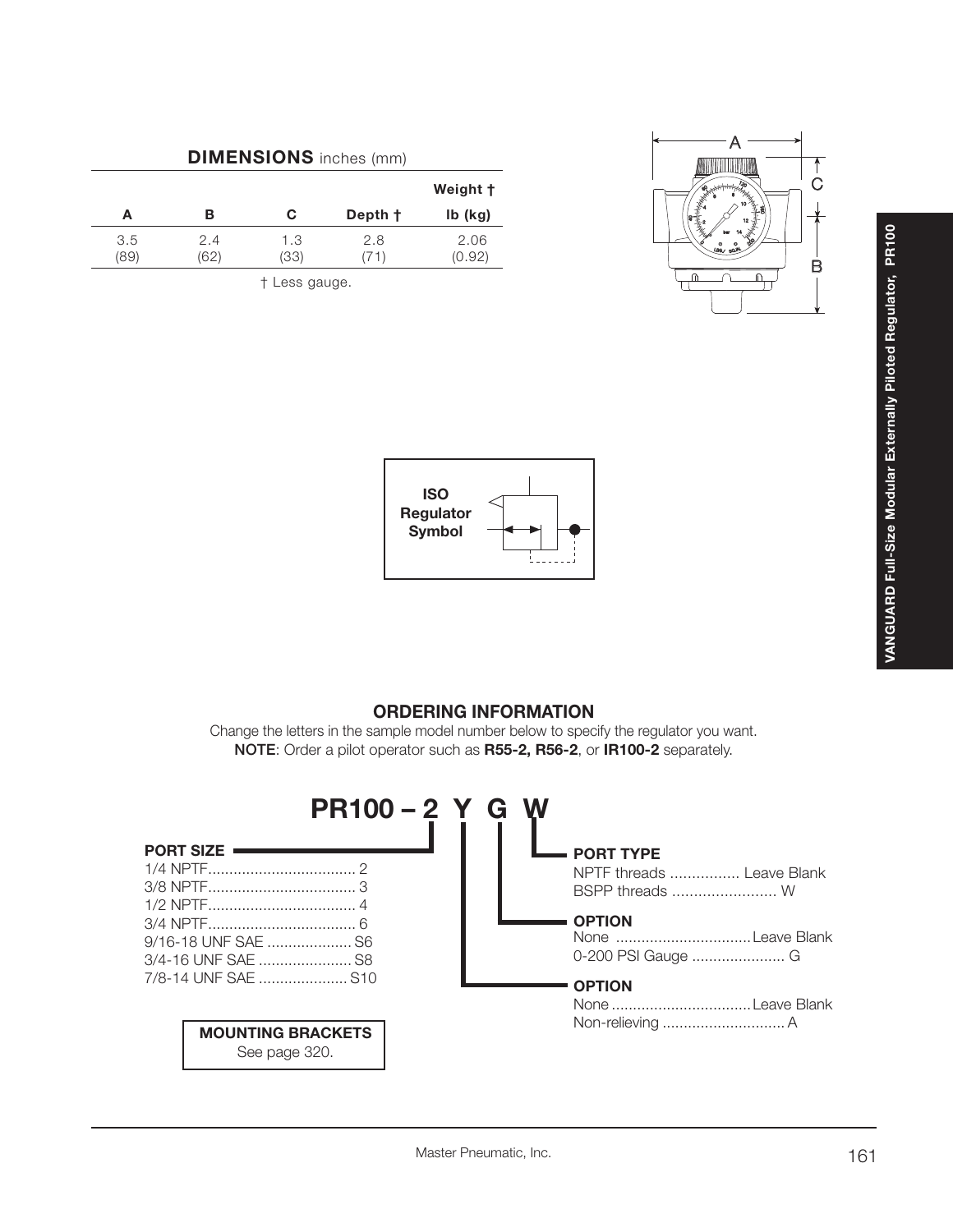# **Full-Size VANGUARD Modular PRH100 Models**External Relief Piloted Port Sizes: 1/4, 3/8, 1/2, 3/4 **Regulator**



**Model Shown:** PRH100-6G

# **SPECIFICATIONS**

### **Ambient/Media Temperature:**

40° to 175°F (4° to 79°C).

**Body:** Zinc.

**Dome:** Zinc.

**Fluid Media:** Compressed air.

**Inlet Pressure:** 300 psig (21 bar) maximum.

**Outlet Pressure:** Adjustable 0 – 200 psig (0 – 14 bar).

**Pilot Ports:** 1/4 NPTF

**Pressure Gauge:** 0 to 200 psig (14 bar); 1/4 NPT gauge ports front and rear.

**Seals:** Nitrile; optional Viton seals.

**Valve:** Brass.

**Valve Cap:** Nylon. scribe and the scheme of the scheme of the scheme of the scheme of the scheme of the scheme

External relief piloted regulators separate control air from exhaust air.

- $\blacklozenge$  Modular or inline mounting.
- $\blacklozenge$  Diaphragm-type design.
- Self-relieving.
- $\blacklozenge$  Pressure gauge.
- S **NPTF** port threads; optional **SAE** or **BSPP** threads.

**Note:** Pilot (control) regulators (order seperately).

- $\blacklozenge$  General purpose applications order R56M-2, R60-2, R67-2, R100-2, or R380-3
- ◆ Precision applications order IR100-2, R57M-2, IR380-3 or ER valve



# **FLOW CHARTS**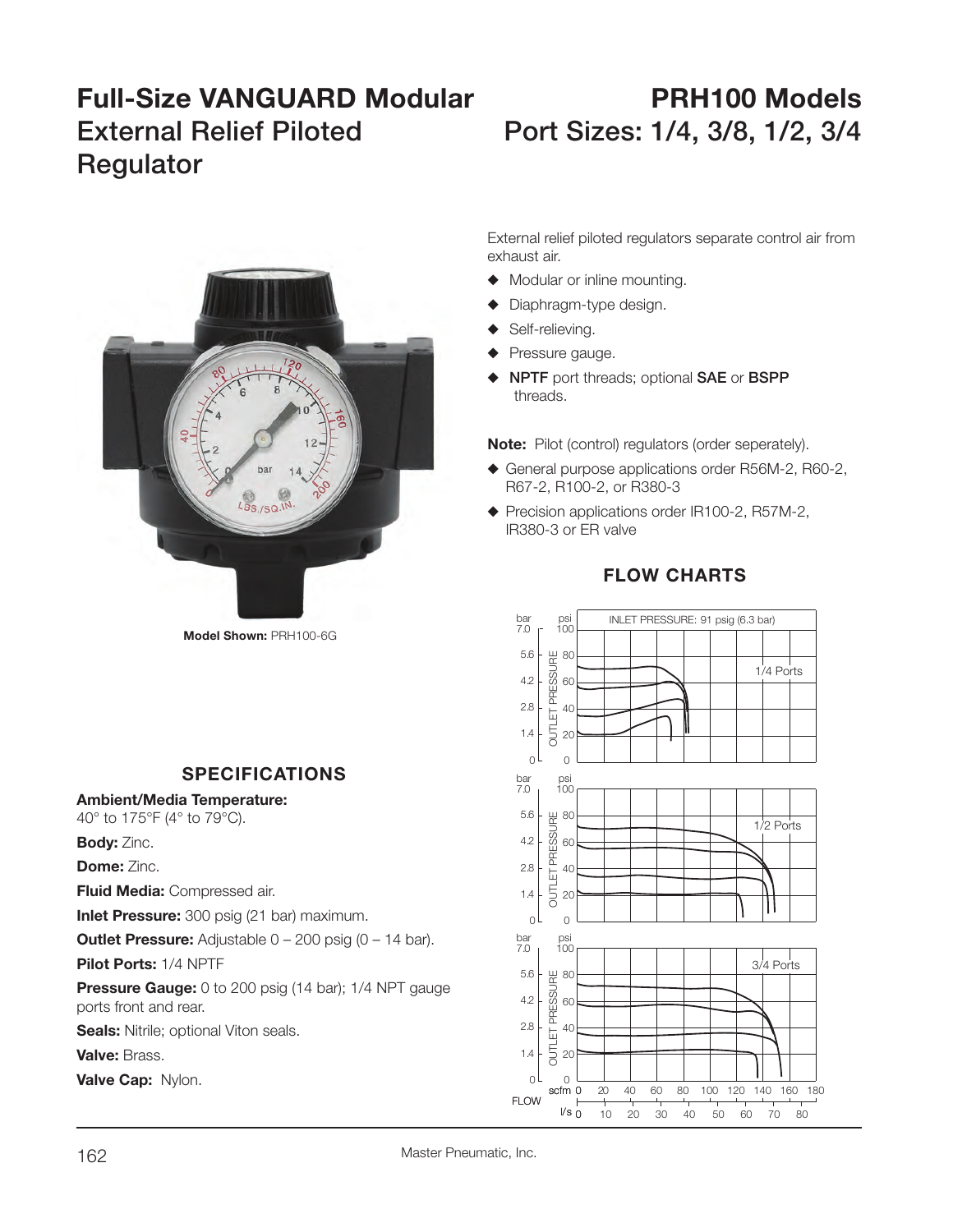| <b>DIMENSIONS</b> inches (mm) |             |             |              |                |  |  |
|-------------------------------|-------------|-------------|--------------|----------------|--|--|
|                               |             |             |              | Weight †       |  |  |
| А                             | в           | С           | Depth +      | $Ib$ (kg)      |  |  |
| 3.5<br>(89)                   | 2.4<br>(62) | 1.3<br>(33) | 2.8<br>( 1 ) | 2.06<br>(0.92) |  |  |

† Less gauge.





# **ORDERING INFORMATION**

Change the letters in the sample model number below to specify the regulator you want. **NOTE:** Order a pilot operator such as **R55-2, R56-2**, or **IR100-2** separately.

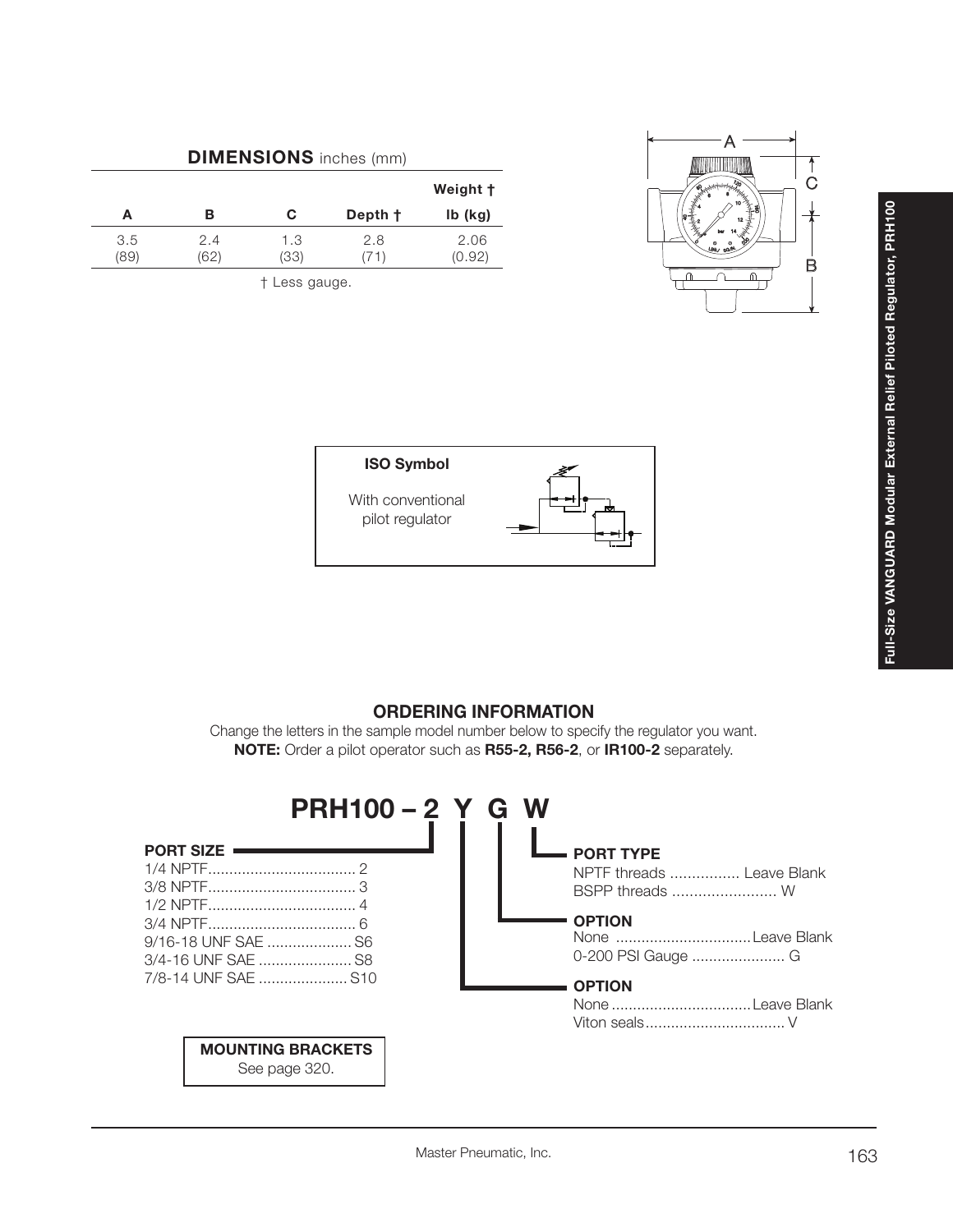# **Full-Size VANGUARD HPR100 ModelsHigh-Relief Externally Piloted Port Sizes: 1/4, 3/8, & 1/2 Regulator**



**Model Shown:** HPR100-4G

# **SPECIFICATIONS**

**Ambient/Media Temperature:** 0° to 158°F (-18° to 70°C).

**Body and Dome:** Aluminum.

**Seals:** Nitrile.

**Valve:** Brass.

**Valve Cap: Glass filled Nylon.** 

**Fluid Media:** Compressed air.

**Inlet Pressure:**10 psig (0.7 bar) minimum. 400 psig (27.6 bar) maximum.

**Outlet Pressure:** 0 to 250 psig (0 to 17.3 bar).

**Pilot Ports:** 1/4 NPTF.

**Pressure Gauge:** 0 to 200 psig (0 to 14 bar); Optional 0 to 600 psig (0 to 41.4 bar). 1/4-NPTF Inlet/Outlet ports, 1/4-NPTF gauge ports. 3/8-NPTF Inlet/Outlet ports, 3/8-NPTF gauge ports. 1/2-NPTF Inlet/Outlet ports, 1/2-NPTF gauge ports.

Designed for systems that require high-relief and pressure regulation. Can be installed in an inaccessible location with a control regulator in an accessible location.

- $\blacklozenge$  Inline mounting.
- $\blacklozenge$  Diaphragm-type design.
- Optional pressure gauges.
- $\blacklozenge$  Flow rates exceed 150 scfm.
- **NPTF** port threads; optional **BSPP** threads.
- High relief characteristics up-to 200 scfm.

**Note:** Pilot (control) regulators (ordered seperately).

- ◆ General purpose applications order R56M-2, R60-2,  **R67-2, R100-2,** or **R380-3**
- ◆ Precision applications order IR100-2, R57M-2,  **IR380-3** or **ER** valve.

# **FLOW CHARTS**